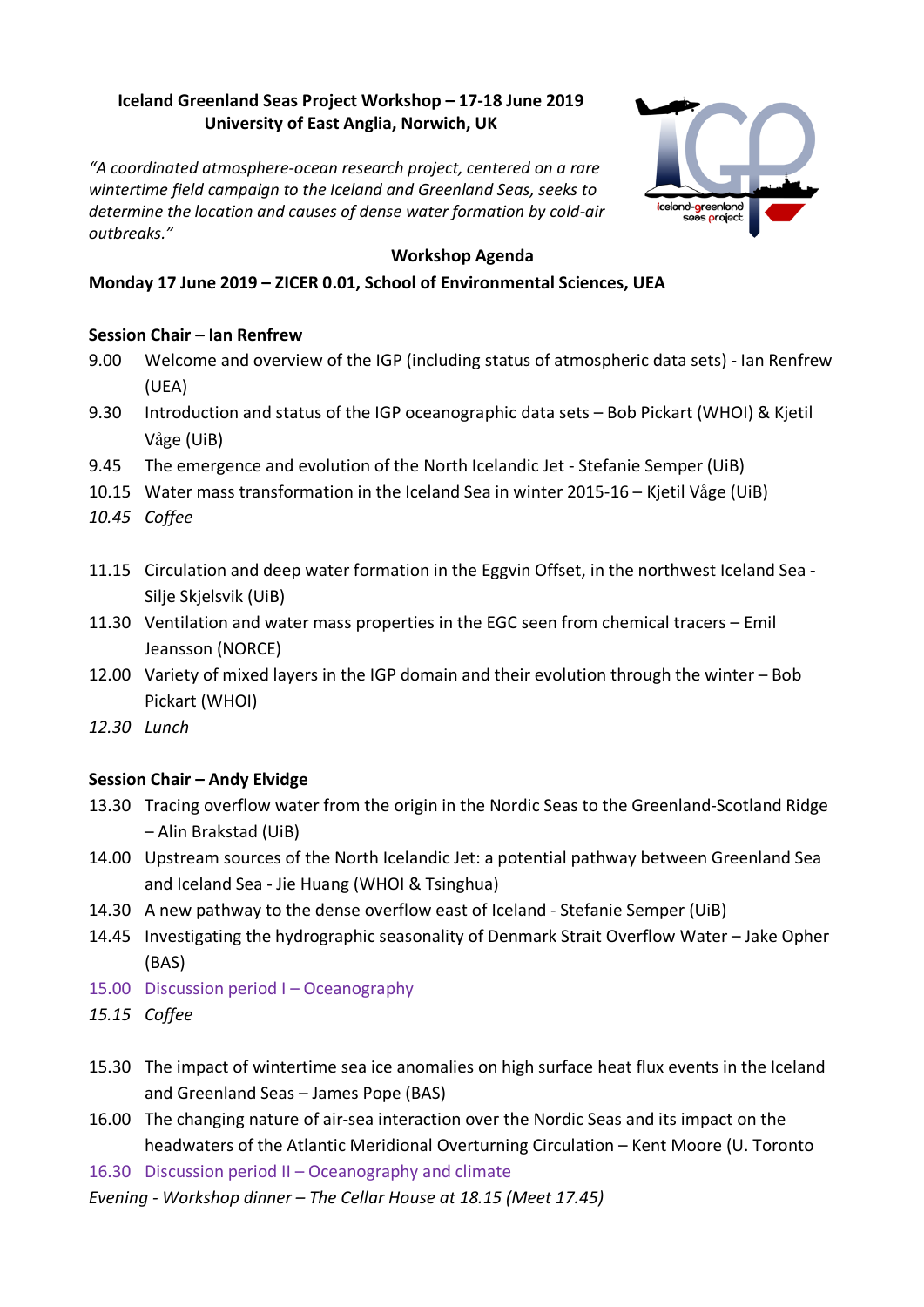# **Tuesday 18 June 2019 – ZICER 0.01, School of Environmental Sciences, UEA**

# **Session Chair – Annick Terpstra**

- 9.00 An overview of the IGP aircraft observations: surface fluxes over the marginal-ice-zone Andy Elvidge (UEA)
- 9.30 Two cold air outbreak cases over the Iceland and Greenland Seas Ian Renfrew (UEA)
- 10.00 Model evaluation and atmospheric boundary-layer budgets during a cold-air outbreak Chris Barrell (UEA)
- *10.30 Coffee*
- 11.00 Atmospheric boundary-layer wind observations from the WindCube Lidar Christiane Duscha (UiB)
- 11.20 Aircraft measurement of vapour isotopes during a Cold Air Outbreak (4th/5th March 2018)- Alexandra Touzeau (UiB)
- 11.50 Airborne field measurements and model simulations of boundary layer properties over the Iceland Sea – Heidi Golid (remotely) (UiB)
- 12.05 Discussion period III atmospheric processes
- *12.30 Lunch*

# **Session Chair – Bob Pickart**

- 13.30 North Atlantic polar mesoscale cyclones in ERA5 and ERA-Interim reanalyses Denis Sergeev (U. Exeter)
- 14.00 Cold air outbreaks in the Labrador and Nordic Seas: Characteristics and climatology Annick Terpstra (UiB/UEA)
- 14.30 An update on ocean modelling Mike Spall (via Bob Pickart)
- *14.45 Coffee*
- 15.15 Discussion period IV
	- Atmosphere-ocean coupling what novel questions can we address with the coupled coordinated data sets?
	- Future research plans from various groups & planned publications
	- Specific requests for collaborations
	- Update on IGP website
	- Update on outreach activities films etc
	- Possible break out groups on specific topics
- 17.00 Finish

*Evening – optional Norwich tour (18.00), get bus at 17.30, and meal out.* 

# **Wednesday 19 June – ZICER 0.05 and 0.06**

I've booked a couple of small rooms for group discussions. We can organise into small break out groups as needed.